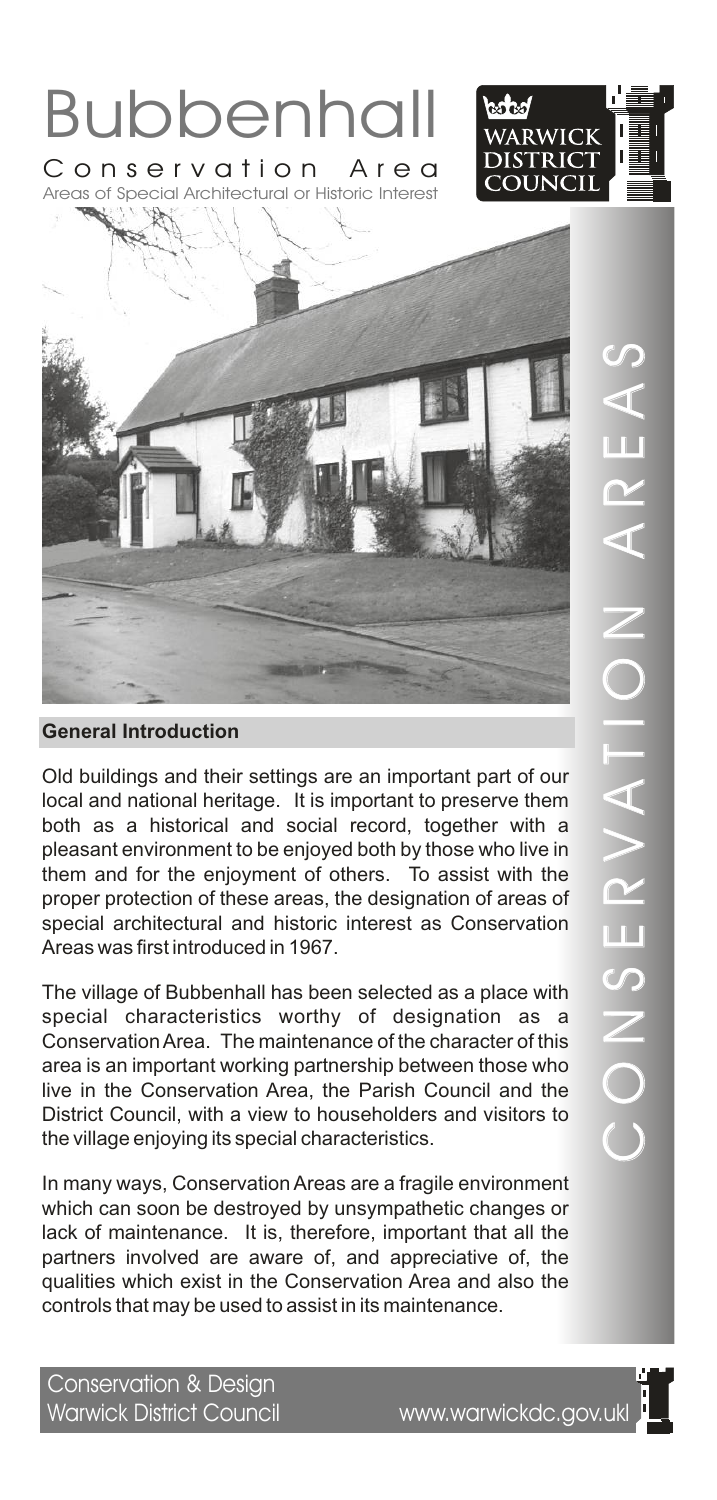

Conservation Area Boundary. <br> **•** Listed buildings

This small publication has been designed to give a brief introduction to the Conservation Area by looking at its historical background, its characteristics and identifying those areas which need to be preserved or enhanced. General information is also given in the leaflet to enable those who live in the Conservation Area to both enjoy this privilege and also to understand how to seek further advice when it is needed.

#### **Bubbenhall Conservation Area**

The area designated as a Conservation Area in Bubbenhall is outlined on the map above. The Conservation Area in outlined on the map above. Bubbenhall was designated in 1969 and extended in 2001.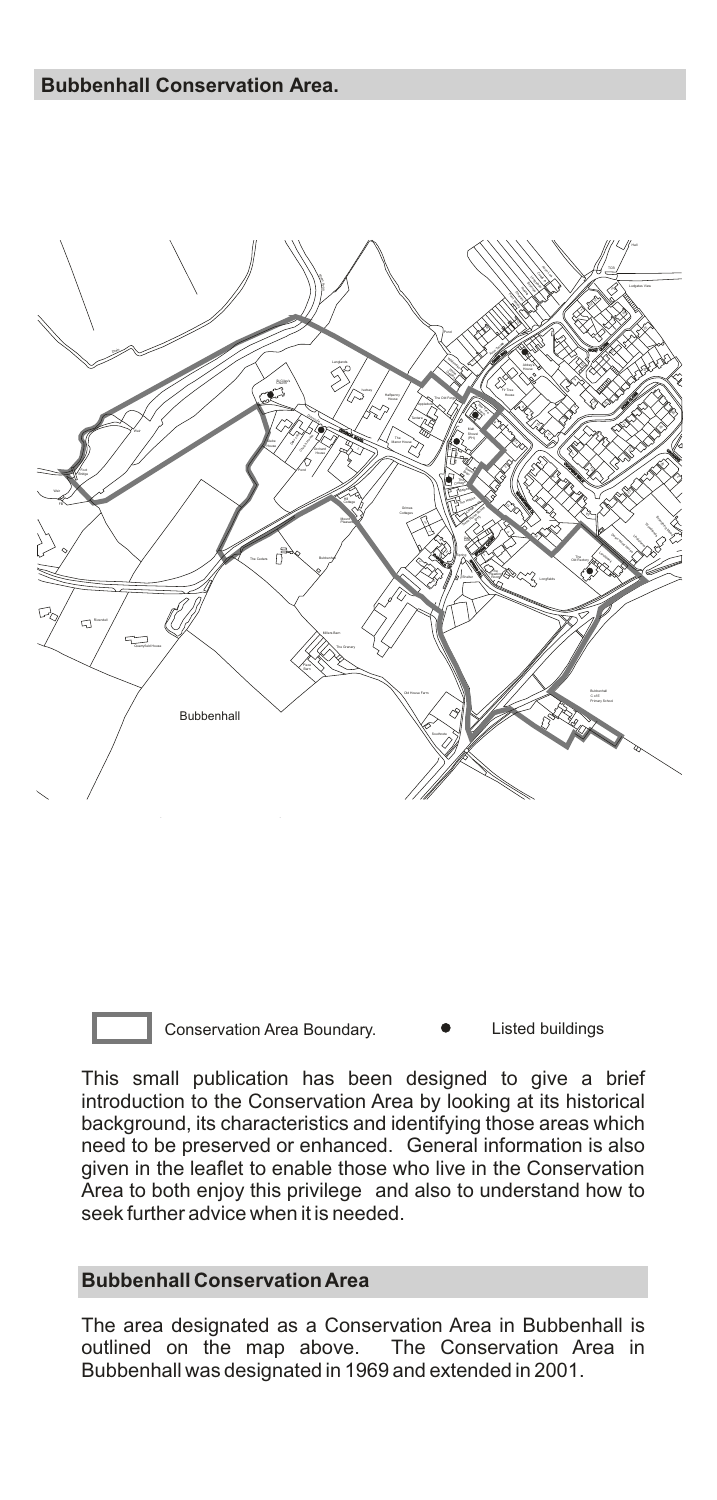## **Listed Buildings**

The following properties are statutorily protected as Listed Buildings within the Bubbenhall Conservation Area. Because these buildings are of high architectural and historic interest, they are among the top 2% of buildings in England statutorily protected. Any works to a Listed Building which affect its character or appearance will require Listed Building Consent. Certain repair works may be eligible for grant aid. Further information concerning Listed Buildings may be obtained from the District Council's Conservation staff.

**Church Road** - Church of St Giles, Church House.

**Lower End** - Abbey's House Yew Tree Farmhouse, Malt shovel Public House.

**Spring Hill** - The Cottage.

**Ryton Road** - The Old Rectory.

# **Areas included within the Conservation Area**

The following streets/roads are included within the Bubbenhall Conservation Area. If you are unclear whether or not your house is included in the Conservation Area please contact the Conservation staff at Warwick District Council.

Lower End, Spring Hill, Spring Court, Church Road and Darfield Court.

#### **Scheduled Monuments, Historic Parks and Sites of Special Scientific Interest**

There are no Scheduled Ancient Monuments, Historic Parks or Sites of Special Scientific Interest with the Bubbenhall Conservation Area. However, the nearest areas designated as such are pit alignments to the north of Bubbenhall which are scheduled ancient monuments .In certain instances, works within the Conservation Area adjacent to the boundary of one such area of Special Interest may need to be considered in the context of the location of the specially designated area.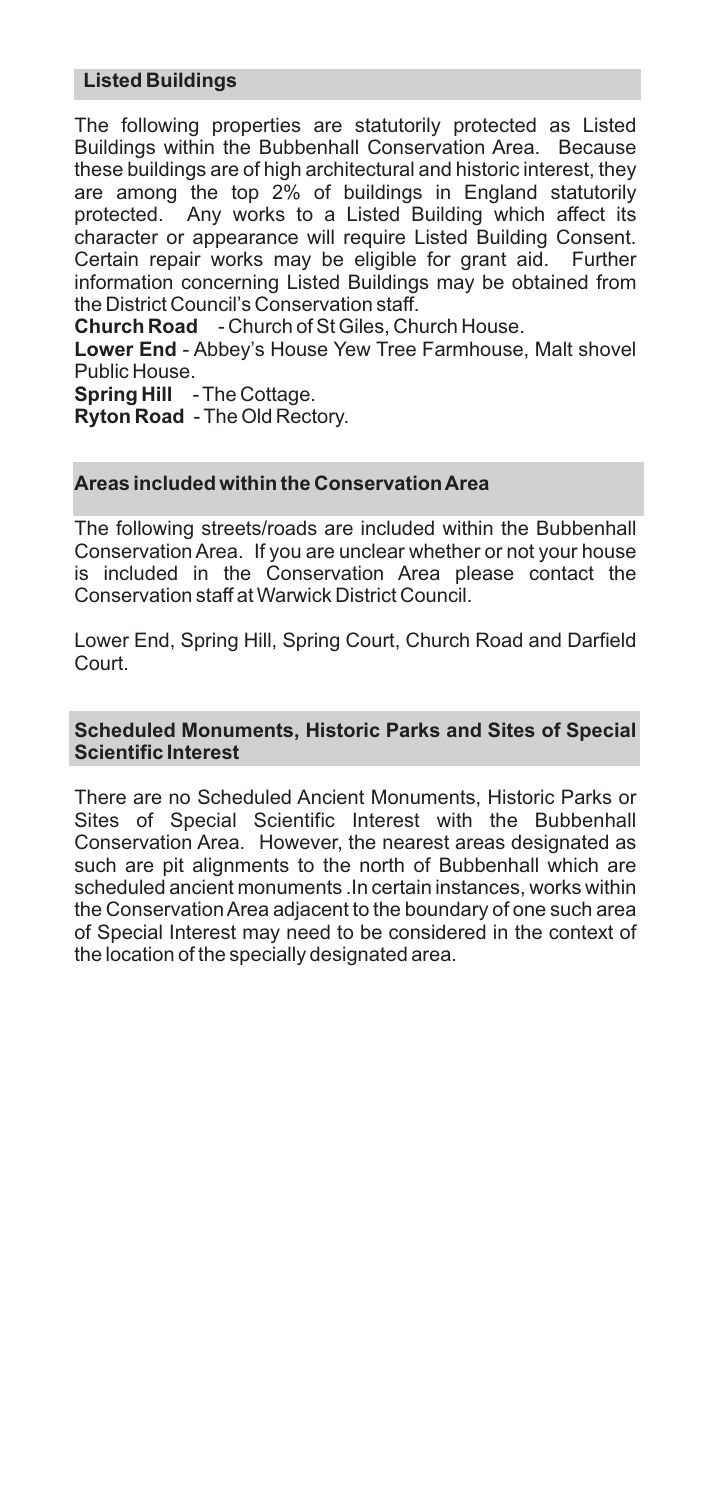## **Historical Background**

The ownership of Bubbenhall village was divided between the Church and the Lords of the Manor. The Church of St Giles was initially built in the first 12th century, constructed of the local Keuper's stone, with a substantial number of additions being made during the 14th century. The font in the tower is believed to date back to the 12th century church. The Church and its land was a prebendary of the Cathedral of Lichfield, granted by Roger Prior of Coventry in 1248, and remained under ecclesiastical ownership until dissolution. The first record of a school master in Bubbenhall is in 1777, but in 1635, it was reported that 'our minister teacheth school in his house, without licence, (is) excommunicated. However, it is doubtful that the sentence of excommunication was ever carried out, and no records exist which verify that fact.

At the time of the Norman Conquest, the Manor of Bubbenhall was owned by Robert de Stafford, and Robert Fitz Wyth. Successive different families held the manorial estate until the 16th century. Among these, were the Catesby family. One of the daughters of the family, Joan Beauchamp, was involved in a dispute over the land. In 1362, Joan Beauchamp, daughter of Roger Catesby, was accused of adultery, in a bid to invalidate her claim to the manorial estate of Bubbenhall. In reality, Roger de Careswell had murdered her husband, and then beaten her and carried her off to Southwark. Joan managed to escape, and later the Courts found in her favour, awarding the manorial estate to her and her decedents. From the 1500s, the manorial estate came under the control of the Wootton Family for the next 150 years. After this date, the manorial estate was transferred to various families, usually in the form of a dowry gift.

## **Character of Conservation Area**

The character of Bubbenhall Conservation Area is very much the historic core of the original village together with a series of open spaces which link it together. There are very few listed buildings within the Conservation Area, therefore the character is largely determined by unlisted properties. In order to maintain or improve the character of these properties, unsympathetic alterations such as UPVC Windows should be discouraged.

The character of the Conservation Area is also made up of a series of road junctions, the quality of which needs to be maintained. Leading from the main road, the lane is lined by high hedges which are an important sense of enclosure, leading to the Spout. This is an important junction which has been enhanced by the Parish Council. At the junction with Lower End, further enhancement by the introduction of grass verges was carried out by the District Council in 1995/96. This junction is defined both by the Manor House and Cottages opposite and views into open countryside to the west which are important boundaries to this area which includes the stone wall around The Manor House, estate fencing to the fields and the front garden boundary treatments to the houses on the south side. At the junction with Church lane, a small island has been carefully enhanced by the use of granite setts. Within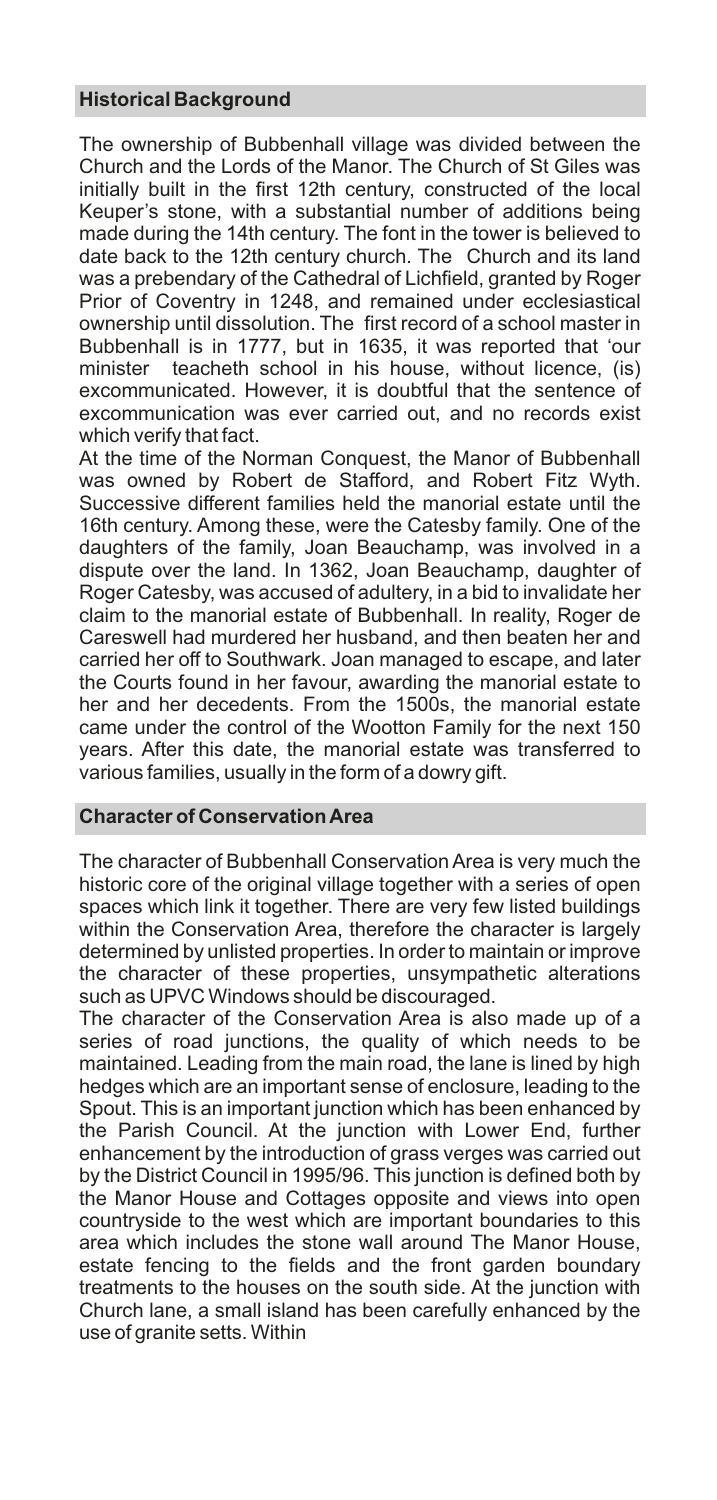Church Lane are a variety of late 20th century infill houses within their own grounds. The maintenance of strong boundaries to these properties is important, together with sympathetic surface treatments to access drives off Church Lane. At the Church are significant views to the countryside and river. The river at this point is within the Conservation Area.

.<br>The Malt Shovel and Three Horseshoes Public Houses both have open car parking in the Conservation Area, it is important that the enclosed character of the car parks should be maintained and strengthened. The character of Bubbenhall Conservation Area is very much a series of different spaces, the Spout, the junction of Lower End and Spring Hill, Church Lane and the section of river below the parish church. It is important to the character of the Conservation Area that these areas are maintained and enhanced.

## **Important Views**

There are important views down Spring Hill to the south and across the junction with Lower End to the open fields. Of a different character are the views down Church Road and across the river from the parish church into open countryside.

## **What does Conservation Area Designation Mean?**

The formal definition of a Conservation Area within the Planning (Listed Buildings and Conservation Areas) Act 1990 is "an area of special architectural historic interest, character or appearance of which it is desired to preserve or enhance". The designation of a Conservation Area has several formal consequences which includes:-

- The demolition of all complete buildings and certain parts of buildings within Conservation Areas is controlled, requiring Conservation Area consent from the District Council.
- . It is an offence to cut down, uproot, lop, top or wilfully damage or destroy any tree in a Conservation Area, except with the consent of the District Council.
- . The amount of permitted development "that which can be built without planning permission" is more limited in a Conservation Area and additional limitations apply to the display of advertisements.

If you are considering carrying out any form of development in a Conservation Area, for example, the erection of a fence, or the alteration of your house, it is advisable to contact the Development Control Section of the Planning Department at Warwick District Council before you start work.



Planning Services PO Box 2178 Planning Services<br>PO Box 2178<br>Riverside House, Milverton Hill Royal Leamington Spa. CV32 5QH Switchboard: 01926 450000 Fax: 01926 456542 Royal Leamington Spa. CV32<br>Switchboard: 01926 450000<br>Fax: 01926 456542